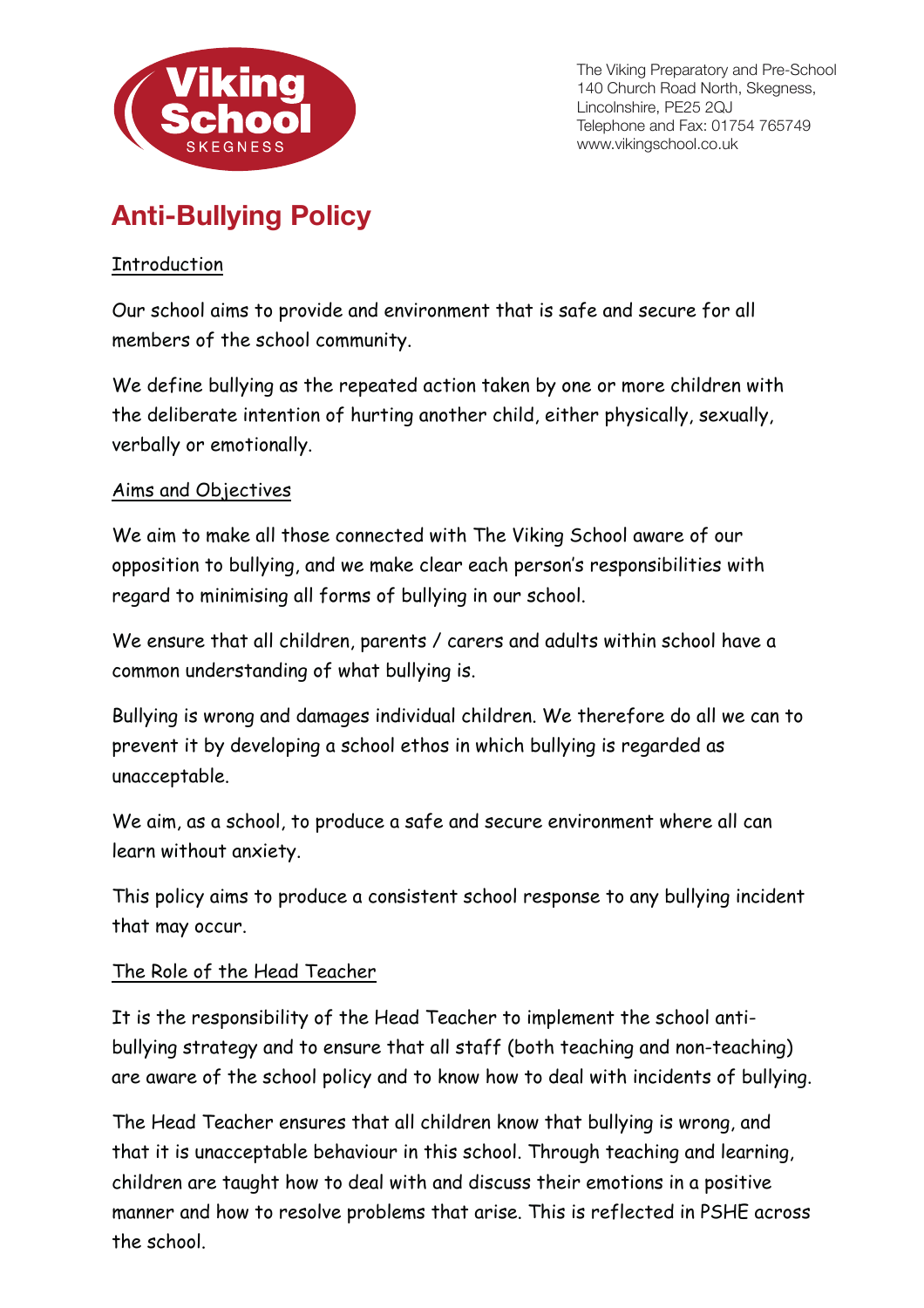The Head Teacher monitors the incidents of inappropriate behaviour and bullying that may occur, and reviews the effectiveness of the school policy regularly.

# The Role of School Staff

All staff in our school takes all forms of inappropriate behaviour and bullying seriously, and are pro-active in dealing with incidents. Any serious incidents of inappropriate behaviour or bullying are reported to the Head Teacher.

All adults are expected to be pro-active in monitoring behaviour in and around school, recognising and rewarding positive behaviour as well as dealing with inappropriate behaviour.

Teachers and adults support all children in their class to establish a climate of trust and respect for all. By praising, rewarding and celebrating the success of all children, we aim to prevent incidents of bullying. The Viking School holds weekly assemblies where these successes are celebrated and parents are informed in fortnightly newsletters.

## The Role of Parents

Parents are informed of our school's expectation for pupil behaviour through the school prospectus.

Parents have a responsibility to support the school's anti-bullying policy and to actively encourage their child to be a positive member of the school.

Where a parent has a concern about their child, we encourage them to talk to their child about what has happened, and in the first instance speak with the class teacher to share concerns. This will allow the teacher to discuss the issue with the children involved. Then if necessary, the teacher will then take further action.

## Whole School Strategies to Minimize Bullying

We have set up friendship stops where children can go if they are not enjoying playtime and are training older children to support good behaviour by being "playground buddies".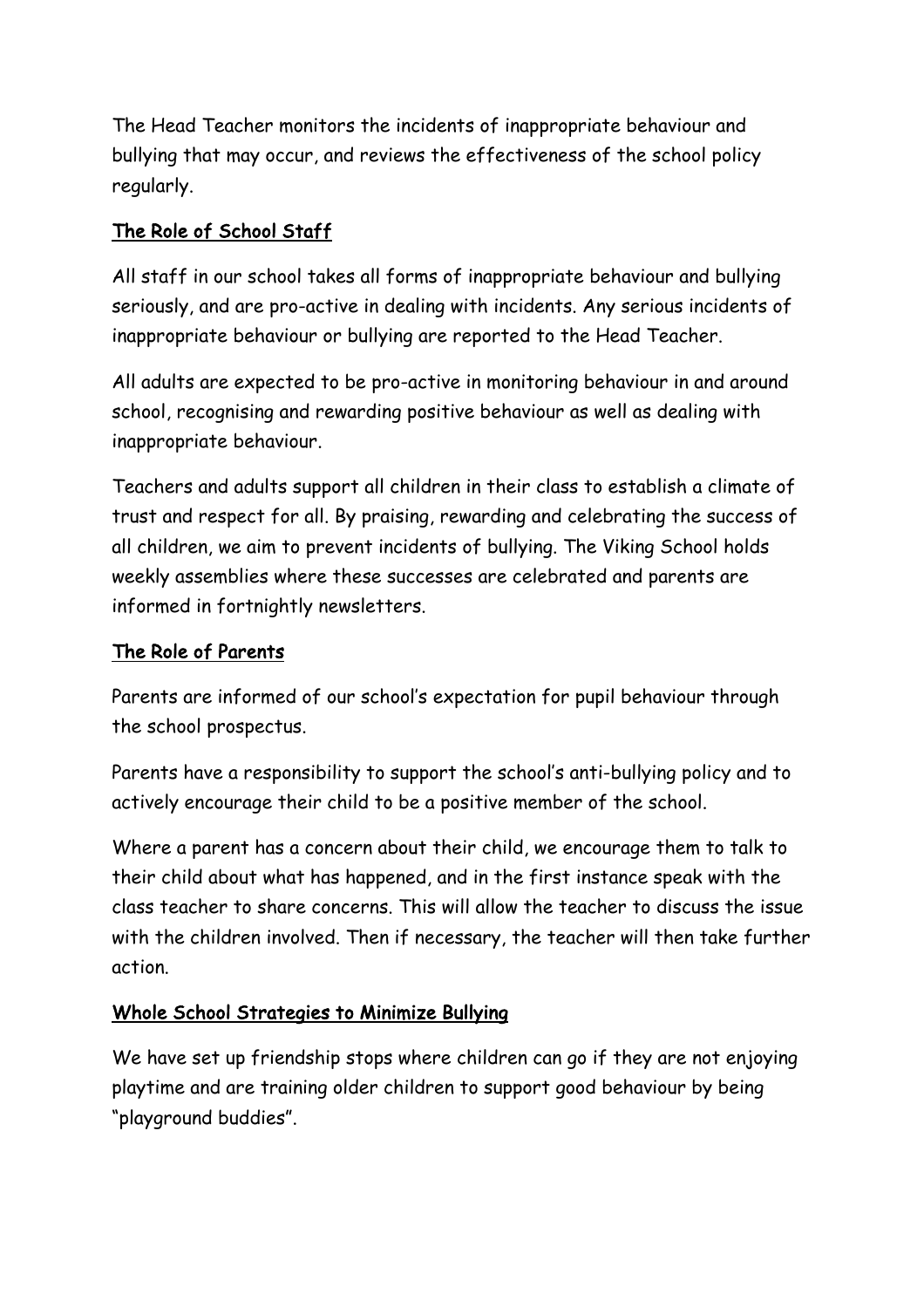There are regular teacher – class discussions, e.g. during golden time, dealing with friendship / playtime issues.

Peer support is strongly emphasised: children are taught how to effectively support a bullied child and how to resist "joining-in" with bullying.

The issues surrounding e-safety, cyber-bullying and other forms of inappropriate use of communication technology is explored and discussed with children in school. NSPCC regularly visit school to hold assemblies with the children.

Every year we support National Anti-Bullying week, raising awareness.

## Anti-Bullying Code:

If you see someone being bullied:

- DON'T rush over and take the bully on;
- DO let a teacher or other member of staff know;
- DO try to be a friend to the person being bullied;
- DON'T be made to join in;
- DO try to help the bully stop bullying;

If you are a victim of bullying:

- TELL a teacher or another adult in school;
- Tell your family;
- TAKE a friend with you if you are scared to tell someone by yourself;
- KEEP telling people until someone listens;
- DON'T blame yourself for what has happened.

#### How the School Responds to Specific Allegations of Bullying

Children know who to talk to in the first instance. This will usually be their class teacher, but it could also be:

- Head Boy or Girl or a friend;
- Another teacher known to them;
- Teaching assistant or adult in the school;
- A Midday supervisor.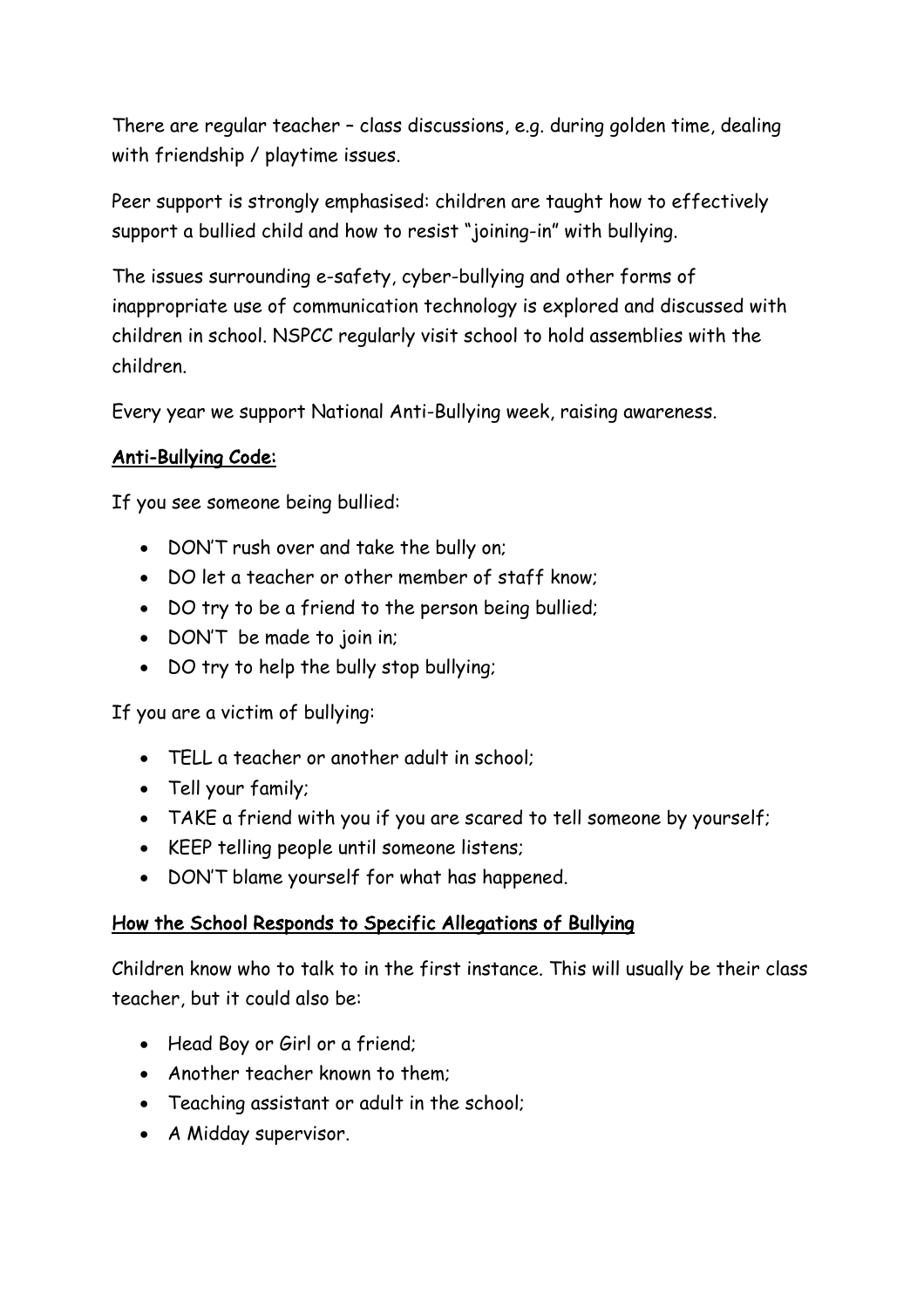The children must be given every opportunity to report the bullying in the first instance, but it will be the class teacher / Head Techer who will follow up allegations. Therefore, any other adult in a position of responsibility should feed back to the class teacher / Head Teacher as soon as possible.

The class teacher / Head Teacher take steps to discuss the problems with the children involved to establish the situation and talk through any issues. An early resolution is sought using these tactics.

Both bullied and bullying parties are informed that the situation is being monitored by the Head Teacher. Parents / carers of the children involved will be informed at this stage.

If there is no improvement, or further bullying occurs, the parents of the bullying child must be contacted in order to come into school to discuss the problem and to make clear that a zero tolerance policy is being adhered to. If further bullying takes place, there is a real risk that the bully will be excluded for a fixed term.

As a result of the discussion, clear expectations are laid down as t:

- Expected behaviour and attitudes;
- Where the bullying child should be at specific times of the day;
- Who they should keep away from;
- What are the arrangements for beginning / ending lessons, lunchtimes, starting and ending day.

Individual circumstances will determine the precise arrangements to be made.

Support is given to the children involved in incidents of bullying to raise their self-esteem and develop their social skills. If appropriate adult support may be offered from appropriate outside agencies.

#### Equal Opportunities

This policy shall be applied equally to all.

## Monitoring and Review

This policy will be reviewed according to statutory requirements or every two years.